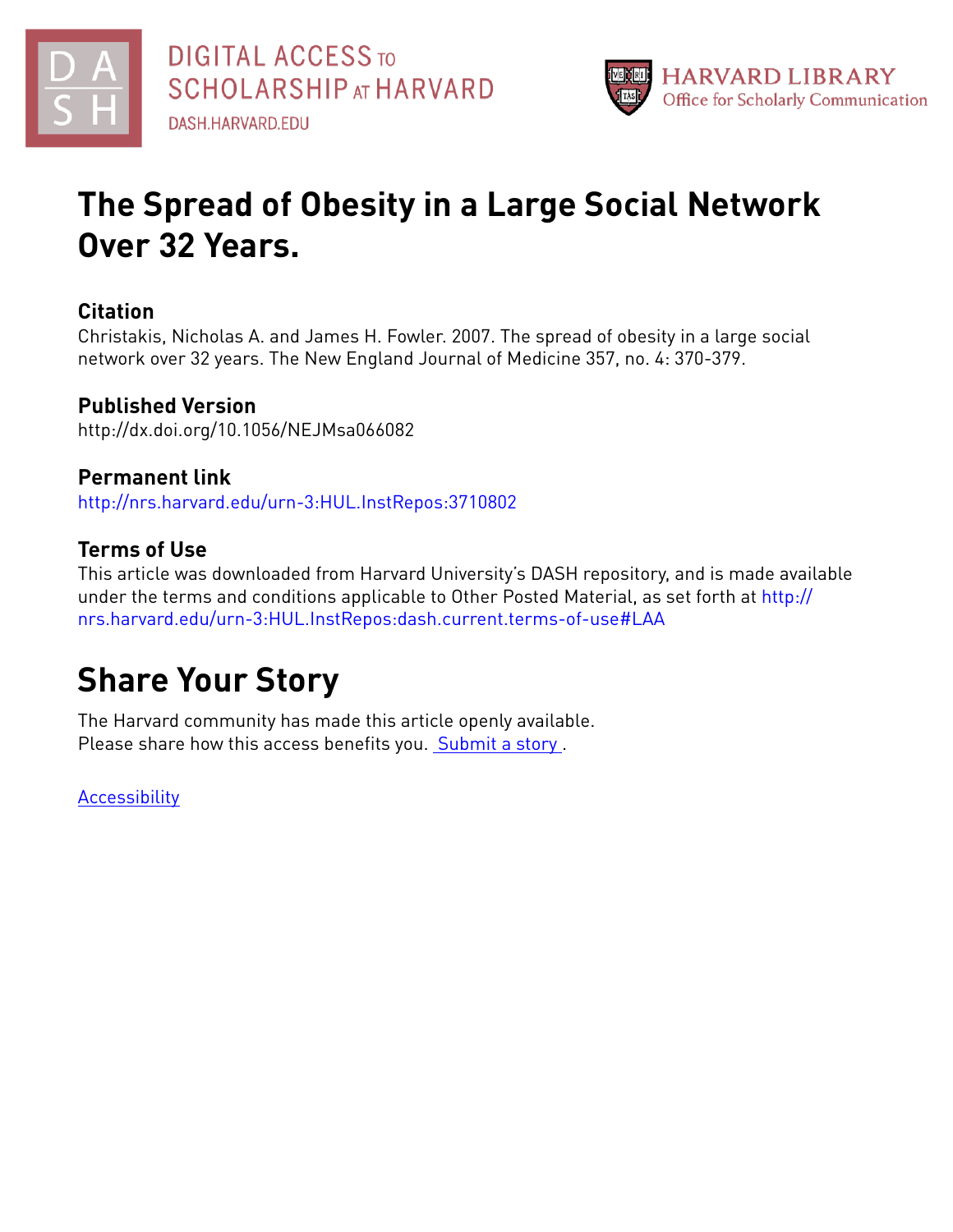### special article

# The Spread of Obesity in a Large Social Network Over 32 Years

Nicholas A. Christakis, M.D., Ph.D., M.P.H., and James H. Fowler, Ph.D.

**ABSTRACT** 

### **BACKGROUND**

The prevalence of obesity has increased substantially over the past 30 years. We performed a quantitative analysis of the nature and extent of the person-to-person spread of obesity as a possible factor contributing to the obesity epidemic.

#### **Methods**

We evaluated a densely interconnected social network of 12,067 people assessed repeatedly from 1971 to 2003 as part of the Framingham Heart Study. The bodymass index was available for all subjects. We used longitudinal statistical models to examine whether weight gain in one person was associated with weight gain in his or her friends, siblings, spouse, and neighbors.

### **Results**

Discernible clusters of obese persons were present in the network at all time points, and the clusters extended to three degrees of separation. These clusters did not appear to be solely attributable to the selective formation of social ties among obese persons. A person's chances of becoming obese increased by 57% (95% confidence interval [CI], 6 to 123) if he or she had a friend who became obese in a given interval. Among pairs of adult siblings, if one sibling became obese, the chance that the other would become obese increased by 40% (95% CI, 21 to 60). If one spouse became obese, the likelihood that the other spouse would become obese increased by 37% (95% CI, 7 to 73). These effects were not seen among neighbors in the immediate geographic location. Persons of the same sex had relatively greater influence on each other as compared with those of the opposite sex. The spread of smoking cessation did not account for the spread of obesity in the network.

#### **Conclusions**

Network phenomena appear to be relevant to the biologic and behavioral trait of obesity, and obesity appears to spread through social ties. These findings have implications for clinical and public health interventions.

From the Department of Health Care Policy, Harvard Medical School, Boston (N.A.C.); the Department of Medicine, Mt. Auburn Hospital, Cambridge, MA (N.A.C.); the Department of Sociology, Harvard University, Boston (N.A.C.); and the Department of Political Science, University of California, San Diego, San Diego (J.H.F.). Address reprint requests to Dr. Christakis at the Department of Health Care Policy, Harvard Medical School, 180 Longwood Ave., Boston, MA 02115, or at christakis@hcp.med.harvard.edu.

N Engl J Med 2007;357:370-9. *Copyright © 2007 Massachusetts Medical Society.*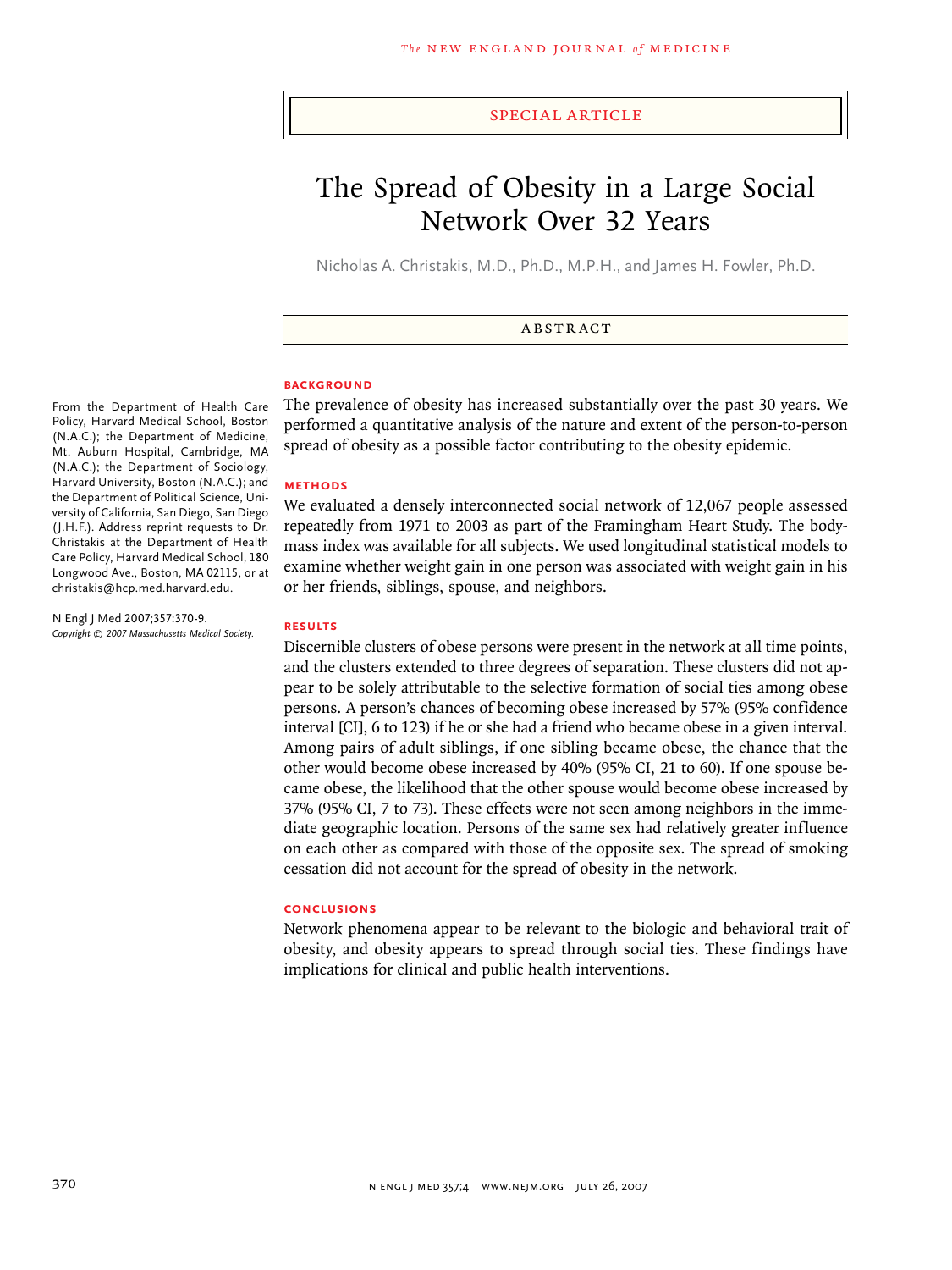HE PREVALENCE OF OBESITY HAS INcreased from 23% to 31% over the recent past in the United States, and 66% of adults are now overweight.<sup>1,2</sup> Proposed explanations for creased from 23% to 31% over the recent past in the United States, and 66% of adults the obesity epidemic include societal changes that promote both inactivity and food consumption.<sup>3</sup> The fact that the increase in obesity during this period cannot be explained by genetics<sup>4,5</sup> and has occurred among all socioeconomic groups $1$ provides support for a broad set of social and environmental explanations. Since diverse phenomena can spread within social networks,<sup>6-10</sup> we conducted a study to determine whether obesity might also spread from person to person, possibly contributing to the epidemic, and if so, how the spread might occur.

Whereas obesity has been stigmatized in the past, attitudes may be changing.<sup>11,12</sup> To the extent that obesity is a product of voluntary choices or behaviors, the fact that people are embedded in social networks and are influenced by the evident appearance and behaviors of those around them suggests that weight gain in one person might influence weight gain in others. Having obese social contacts might change a person's tolerance for being obese or might influence his or her adoption of specific behaviors (e.g., smoking, eating, and exercising). In addition to such strictly social mechanisms, it is plausible that physiological imitation might occur; areas of the brain that correspond to actions such as eating food may be stimulated if these actions are observed in others.13 Even infectious causes of obesity are conceivable.14,15

We evaluated a network of 12,067 people who underwent repeated measurements over a period of 32 years. We examined several aspects of the spread of obesity, including the existence of clusters of obese persons within the network, the association between one person's weight gain and weight gain among his or her social contacts, the dependence of this association on the nature of the social ties (e.g., ties between friends of different kinds, siblings, spouses, and neighbors) and their direction, and the influence of sex, smoking behavior, and geographic distance between the domiciles of persons in the social network.

#### METHODS

# **Source Data**

The Framingham Heart Study was initiated in 1948, when 5209 people were enrolled in the original cohort.16 The Framingham Offspring Study began in 1971, when most of the children of members of the original cohort and their spouses were enrolled in the offspring cohort.<sup>17</sup> There has been almost no loss to follow-up other than death in this cohort of 5124 people; only 10 people left the study. In 2002, the third-generation cohort, consisting of 4095 children of the offspring cohort, was initiated. All participants undergo physical examinations (including measurements of height and weight), and they complete written questionnaires at regular intervals.

### **Network Ascertainment**

For our study, we used the offspring cohort as the source of 5124 key subjects, or "egos," as they are called in social-network analysis. Any persons to whom the egos are linked — in any of the Framingham Heart Study cohorts — can, however, serve as "alters." Overall, 12,067 living egos and alters were connected at some point during the study period (1971 to 2003).

To create the network data set, we entered information about the offspring cohort into a computer. This information was derived from archived, handwritten administrative tracking sheets that had been used since 1971 to identify people close

#### **Glossary.**

**Ego:** The person whose behavior is being analyzed.

**Alter:** A person connected to the ego who may influence the behavior of the ego.

- **Node:** An object that may or may not be connected to other objects in a network. In this study, nodes represent people in the Framingham Heart Study cohorts.
- **Tie:** A connection between two nodes that can be either one way (directed) or two ways (bilateral). In this study, all family ties (e.g., between siblings, parents, and spouses) are bilateral, but friendship ties are directional since a subject may identify someone as a friend who does not necessarily identify that person as a friend in return.
- **Degree of separation:** The social distance between two people as measured by the smallest number of intermediaries between an ego and other members of the network. For a given ego, alters are degree 1, since they are directly connected to the ego. Nodes that are connected to the alters but not to the ego are degree 2 (alters' alters). Nodes that are connected to the alters' alters but not to the ego are degree 3, and so on.
- **Homophily:** The tendency for people to choose relationships with people who have similar attributes.

**Induction:** The spread of a behavior or trait from one person to another.

- **Cluster:** A group of nodes, each of which is connected to at least one other node in the group.
- **Connected component:** Part of a social network in which all persons have a social tie to at least one other person and no person is connected to a member of any other commponent.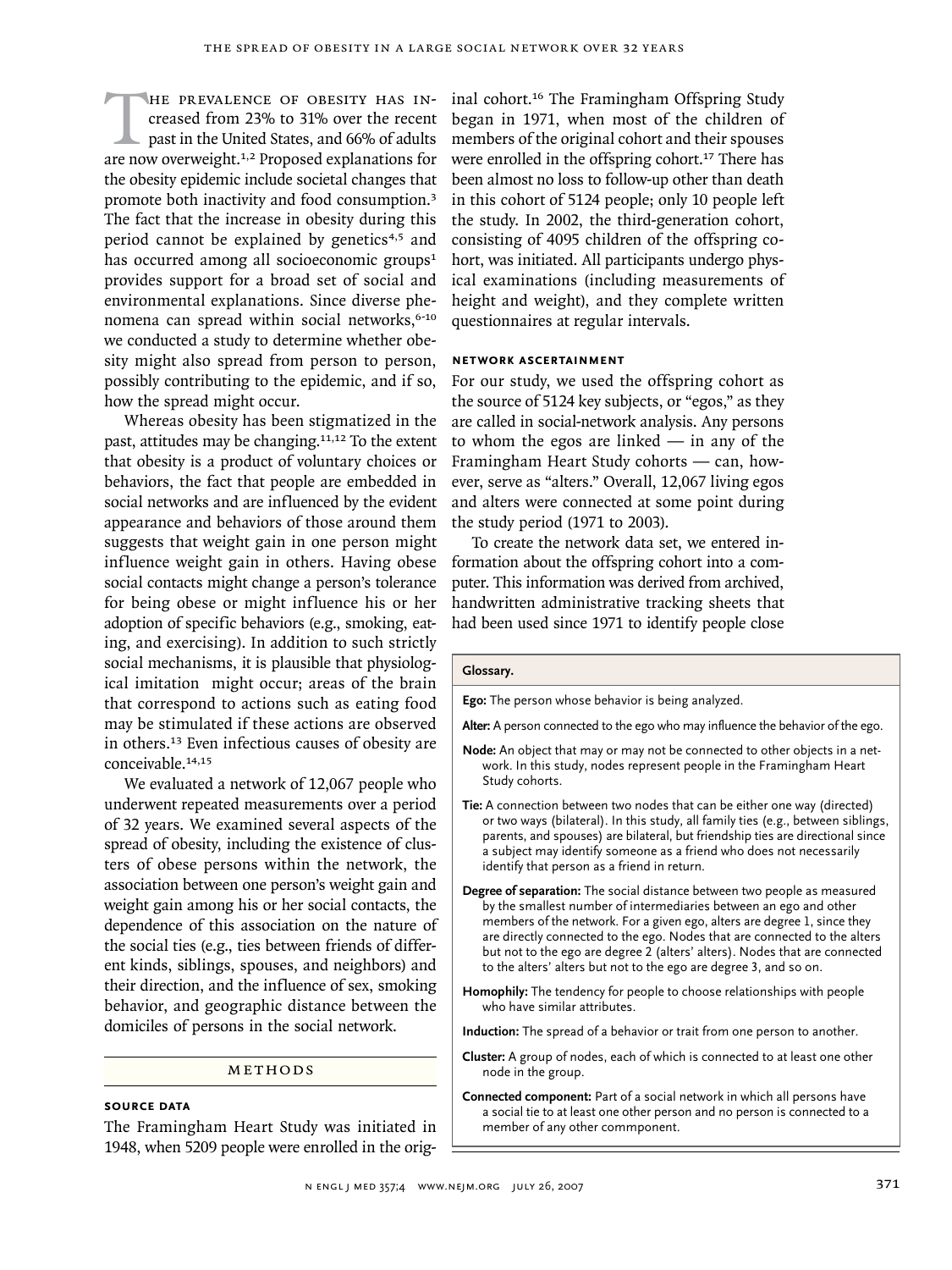to the study participants in order to facilitate follow-up. These sheets contain valuable, previously unused social-network information because they systematically and comprehensively identify relatives and friends named by the ego. The tracking sheets provide complete information about all first-order relatives (parents, spouses, siblings, and children), whether they are alive or dead, and at least one "close friend" at each of seven examinations between 1971 and 2003. The examinations took place during 3-year intervals centered in 1973, 1981, 1985, 1989, 1992, 1997, and 1999.

Many of the named alters on these sheets also were members of Framingham Heart Study cohorts. Detailed home addresses were also recorded at each time point; we used this information to calculate the geographic distance between people. This newly computerized database thus identifies the network links among participants at each examination and longitudinally from one examination to the next. As a person's family changed because of birth, death, marriage, or divorce, and as contacts changed because of residential moves or new friendships, this information was recorded. Furthermore, dates of birth and death were available from separate Framingham Heart Study files.

Overall, there were 38,611 observed social and family ties to the 5124 egos, yielding an average of 7.5 ties per ego (not including neighbors). For example, 83% of the spouses of egos were directly and repeatedly observed at the time of examination, and 87% percent of egos with siblings had at least one sibling in the network. For 10% of the egos, an immediate neighbor also participated in the study; more expansive definitions of neighbors yielded similar results.

A total of 45% of the 5124 egos were connected through friendship to another person in the network. There were 3604 unique, observed friendships, for an average of 0.7 friendship tie per ego. Because friendship identifications are directional, we studied three different kinds of friendships: an "ego-perceived friendship," in which an ego identifies an alter as a friend; an "alter-perceived friendship," in which an alter identifies an ego as a friend; and a "mutual friendship," in which the identification is reciprocal. We hypothesized that a friend's social influence on an ego would be affected by the type of friendship, with the strongest effects occurring in mutual friendships, followed by ego-perceived friendships, followed by alter-perceived friendships. Our reasoning was that the person making the identification esteems the other person and may wish to emulate him or her.

We included only persons older than 21 years of age at any observation point and subsequently. At the inception of the study, 53% of the egos were women, the mean age of the egos was 38 years (range, 21 to 70), and their mean educational level was 13.6 years (range, no education to ≥17 years of education).

The study data are available from the Framingham Heart Study. The study was approved by the institutional review board at Harvard Medical School; all subjects provided written informed consent.

## **Statistical Analysis**

We graphed the network with the use of the Kamada–Kawai<sup>18</sup> algorithm in Pajek software.<sup>19</sup> We generated videos of the network by means of the Social Network Image Animator.20 We examined whether our data conformed to theoretical network models such as the small-world,<sup>10</sup> scalefree, $21$  and hierarchical types<sup>22</sup> (see the Supplementary Appendix, available with the full text of this article at www.nejm.org).

We defined obesity as a body-mass index (the weight in kilograms divided by the square of the height in meters) of 30 or more. Analyses in which the body-mass index was a continuous variable did not yield different results.

We considered three explanations for the clustering of obese people. First, egos might choose to associate with like alters ("homophily").<sup>21,23,24</sup> Second, egos and alters might share attributes or jointly experience unobserved contemporaneous events that cause their weight to vary at the same time (confounding). Third, alters might exert social influence or peer effects on egos ("induction"). Distinguishing the interpersonal induction of obesity from homophily requires dynamic, longitudinal network information about the emergence of ties between people ("nodes") in a network and also about the attributes of nodes (i.e., repeated measures of the body-mass index).<sup>25</sup>

The basic statistical analysis involved the specification of longitudinal logistic-regression models in which the ego's obesity status at any given examination or time point (t+1) was a function of various attributes, such as the ego's age, sex, and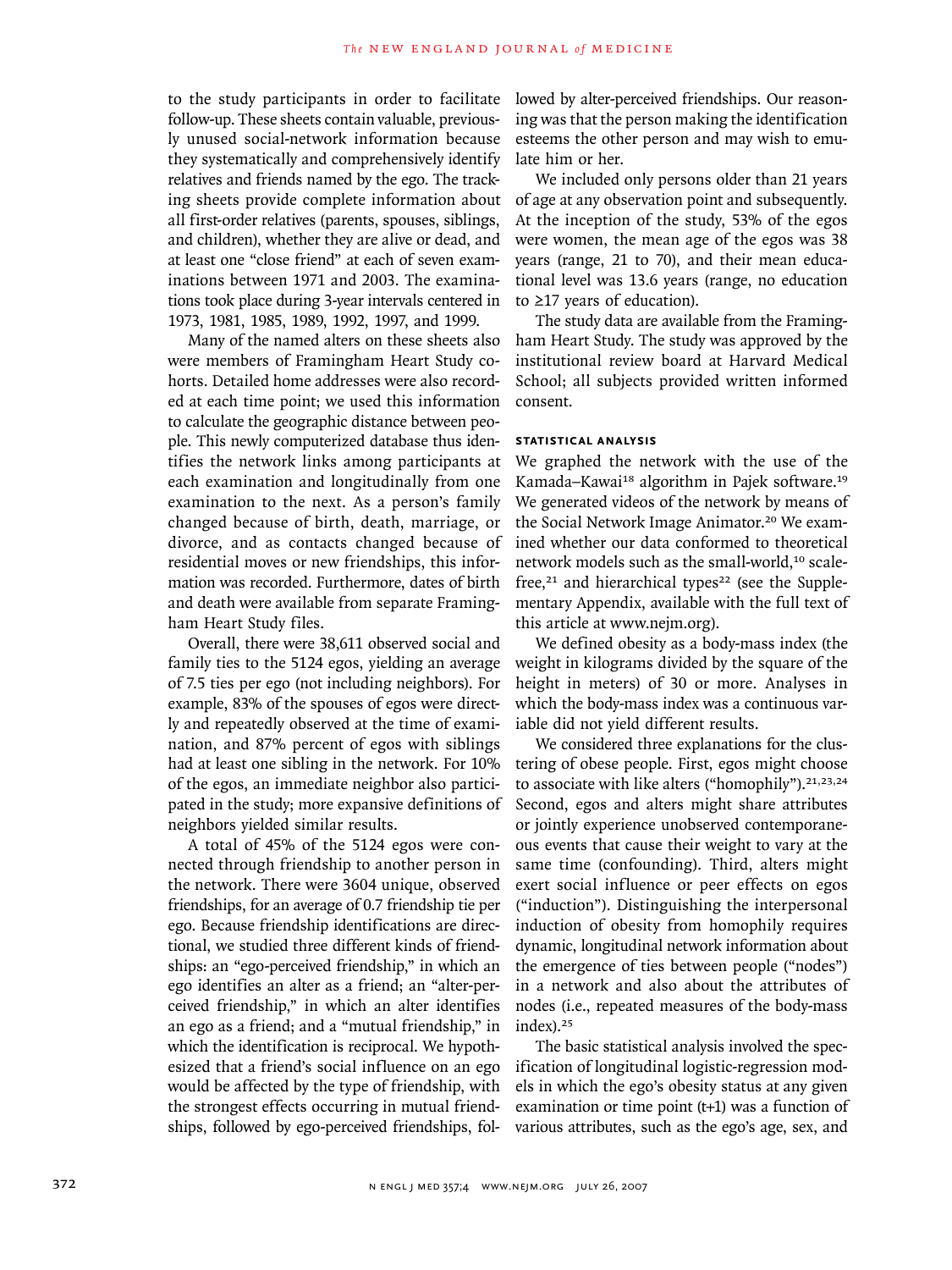educational level; the ego's obesity status at the previous time (t); and most pertinent, the alter's obesity status at times t and  $t+1.^{25}$  We used generalized estimating equations to account for multiple observations of the same ego across examinations and across ego–alter pairs.26 We assumed an independent working correlation structure for the clusters.26,27

The use of a time-lagged dependent variable (lagged to the previous examination) eliminated serial correlation in the errors (evaluated with a Lagrange multiplier test $28$ ) and also substantially controlled for the ego's genetic endowment and any intrinsic, stable predisposition to obesity. The use of a lagged independent variable for an alter's weight status controlled for homophily.<sup>25</sup> The key variable of interest was an alter's obesity at time t+1. A significant coefficient for this variable would suggest either that an alter's weight affected an ego's weight or that an ego and an alter experienced contemporaneous events affect-

ing both their weights. We estimated these models in varied ego–alter pair types.

To evaluate the possibility that omitted variables or unobserved events might explain the associations, we examined how the type or direction of the social relationship between the ego and the alter affected the association between the ego's obesity and the alter's obesity. For example, if unobserved factors drove the association between the ego's obesity and the alter's obesity, then the directionality of friendship should not have been relevant.

We evaluated the role of a possible spread in smoking-cessation behavior as a contributor to the spread of obesity by adding variables for the smoking status of egos and alters at times t and t+1 to the foregoing models. We also analyzed the role of geographic distance between egos and alters by adding such a variable.

We calculated 95% confidence intervals by simulating the first difference in the alter's contem-



**Figure 1. Largest Connected Subcomponent of the Social Network in the Framingham Heart Study in the Year 2000.**

Each circle (node) represents one person in the data set. There are 2200 persons in this subcomponent of the social network. Circles with red borders denote women and circles with blue borders denote men. The interior color of the circles indicates the person's obesity status: yellow denotes an obese person (body-mass index, >30) and green denotes a nonobese person. The size of each circle is proportional to the person's body-mass index. The colors of the ties between the nodes indicate the relationship between them: purple denotes a friendship or marital tie and orange denotes a familial tie.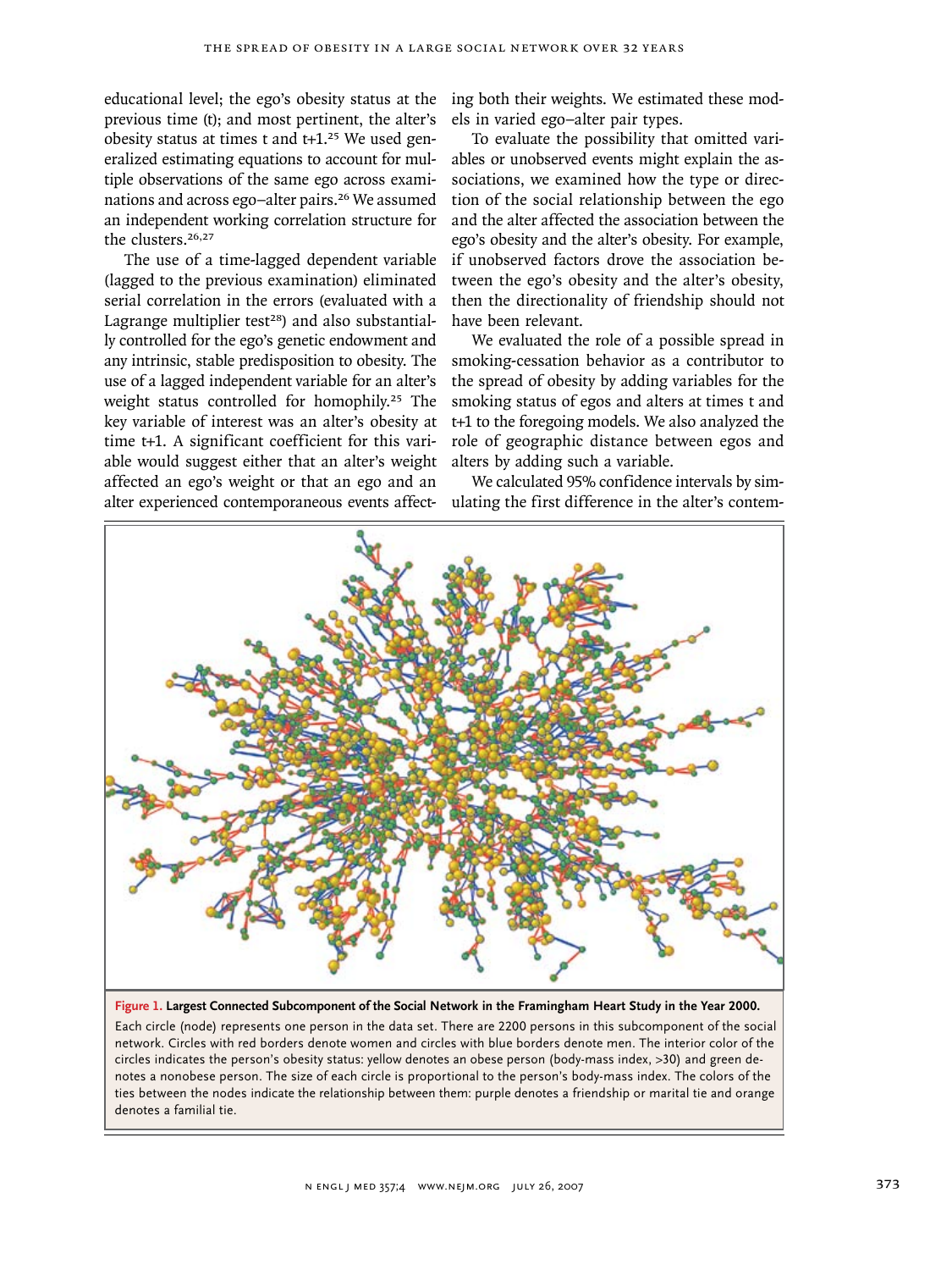

**Figure 2. Part of the Social Network from the Framingham Heart Study with Information about Body-Mass Index, by Year.**

of the cheles indicates the person's boesny status. Jenow denotes an obese person (body mass muck, 250) and green denotes a nonobese person. The colors of the ties between the circles indicate the relationship between them person in the data set. Circles with red borders den of the circles indicates the person's obesity status: yellow denotes an obese person (body-mass index, >30) and blue borders denote men. The size of each circle is proportional to the person's body-mass index. The interior color green denotes a nonobese person. The colors of the ties between the eneres mariate the relationship between them.<br>Purple denotes a friendship or marital tie and orange denotes a familial tie. The disappearance of a circle .<br>the person's death, and the disappearance of a tie between the circles indicates that the relationship between the the person's death, and the disappearance or a the between the eneres mareates that the relationship between the<br>two persons no longer exists. The largest connected subcomponent of the whole network and the change in obesi Each circle (node) represents one person in the data set. Circles with red borders denote women and circles with over the 32-year study period, are shown in an animation that is available with the full text of this article at www. nejm.org.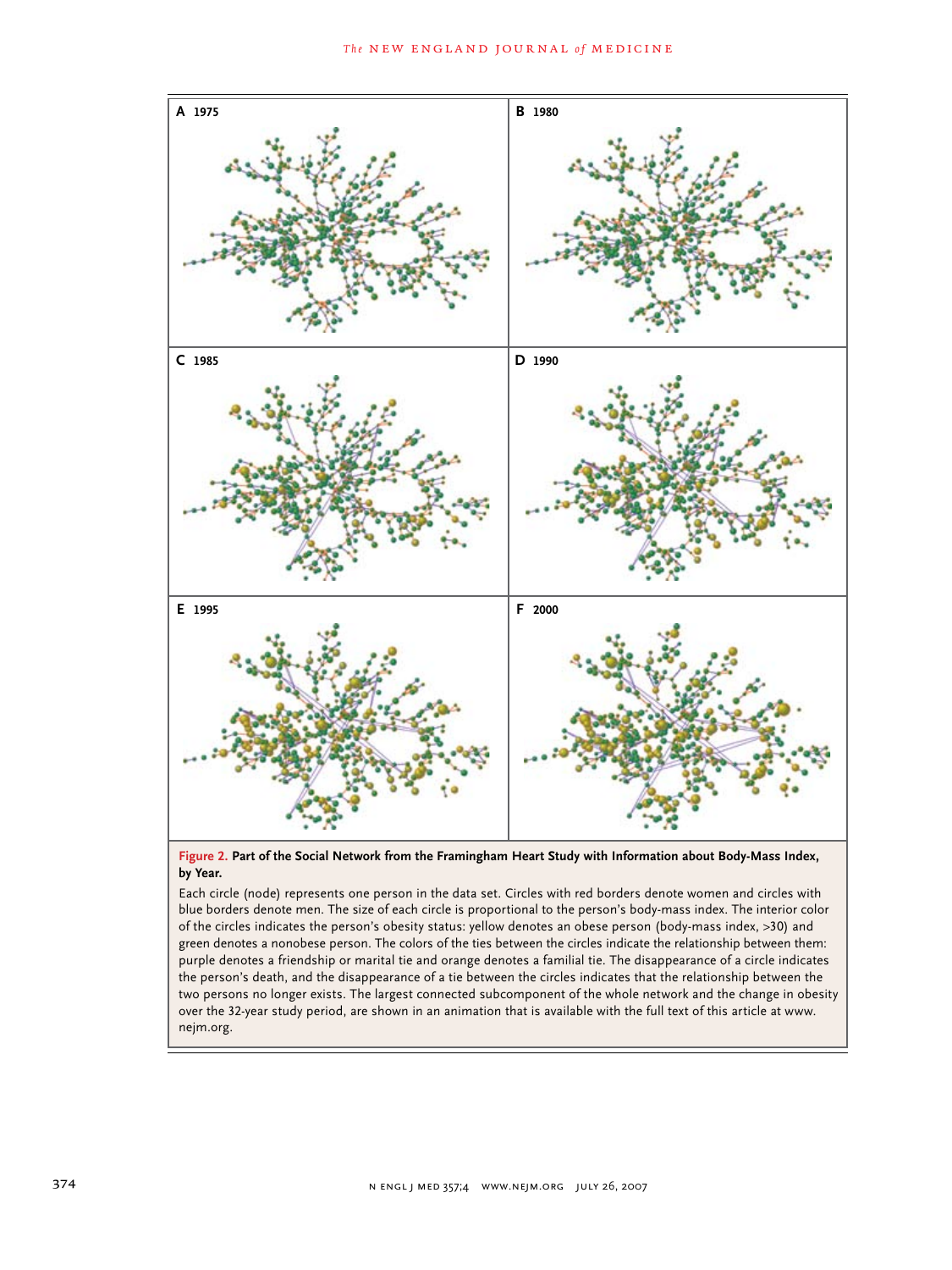### **Figure 3. Effect of Social and Geographic Distance from Obese Alters on the Probability of an Ego's Obesity in the Social Network of the Framingham Heart Study.**

Panel A shows the mean effect of an ego's social proximity to an obese alter; this effect is derived by comparing the conditional probability of obesity in the observed network with the probability of obesity in identical networks (with topology preserved) in which the same number of obese persons is randomly distributed. The social distance between the alter and the ego is represented by degrees of separation (1 denotes one degree of separation from the alter, 2 denotes two degrees of separation from the alter, and so forth). The examination took place at seven time points. Panel B shows the mean effect of an ego's geographic proximity to an obese alter. We ranked all geographic distances (derived from geocoding) between the homes of directly connected egos and alters (i.e., just those pairs at one degree of separation) and created six groups of equal size. This figure shows the average distances for the six mileage groups: 1 denotes 0 miles (i.e., closest to the alter's home), 2 denotes 0.26 mile, 3 denotes 1.5 miles, 4 denotes 3.4 miles, 5 denotes 9.3 miles, and 6 denotes 471 miles (i.e., farthest from the alter's home). There is no trend in geographic distance. I bars for both panels show 95% confidence intervals based on 1000 simulations. To convert miles to kilometers, multiply by 1.6.

poraneous obesity (changing from 0 to 1), using 1000 randomly drawn sets of estimates from the coefficient-covariance matrix and assuming mean values for all other variables.<sup>29</sup> All tests were two-tailed. The sensitivity of the results was assessed with multiple additional analyses (see the Supplementary Appendix).

# **RESULTS**

Figure 1 depicts the largest connected subcomponent of the social network in the year 2000. This network is sufficiently dense to obscure much of the underlying structure, although regions of the network with clusters of obese or nonobese persons can be seen. Figure 2 illustrates the spread of obesity between adjoining nodes in a part of the network over time. A video (available with the full text of this article at www. nejm.org) depicts the evolution of the largest component of the network and shows the progress of the obesity epidemic over the 32-year study period.

Figure 3A characterizes clusters within the entire network more formally. To quantify these clusters, we compared the whole observed net-



work with simulated networks with the same network topology and the same overall prevaexpressive to perturb the contract of the process of obesity as the observed network, but with the incidence of obesity randomly distributed among the nodes (in what we call "random bodyallows are house (in that the can raintent beer, mass-index networks"). If clustering is occurring, then the probability that an alter will be obese, given that an ego is known to be obese, should be higher in the observed network than in the random body-mass–index networks. What we call the "reach" of the clusters is the point, in terms of an alter's degree of separation from any given ego, at which the probability of an alter's obesity is no longer related to whether the ego is obese. In all of the examinations (from 1971 through 2003), the risk of obesity among alters icu in imulated naturarics with the same REG F  $\overline{\text{ov}}$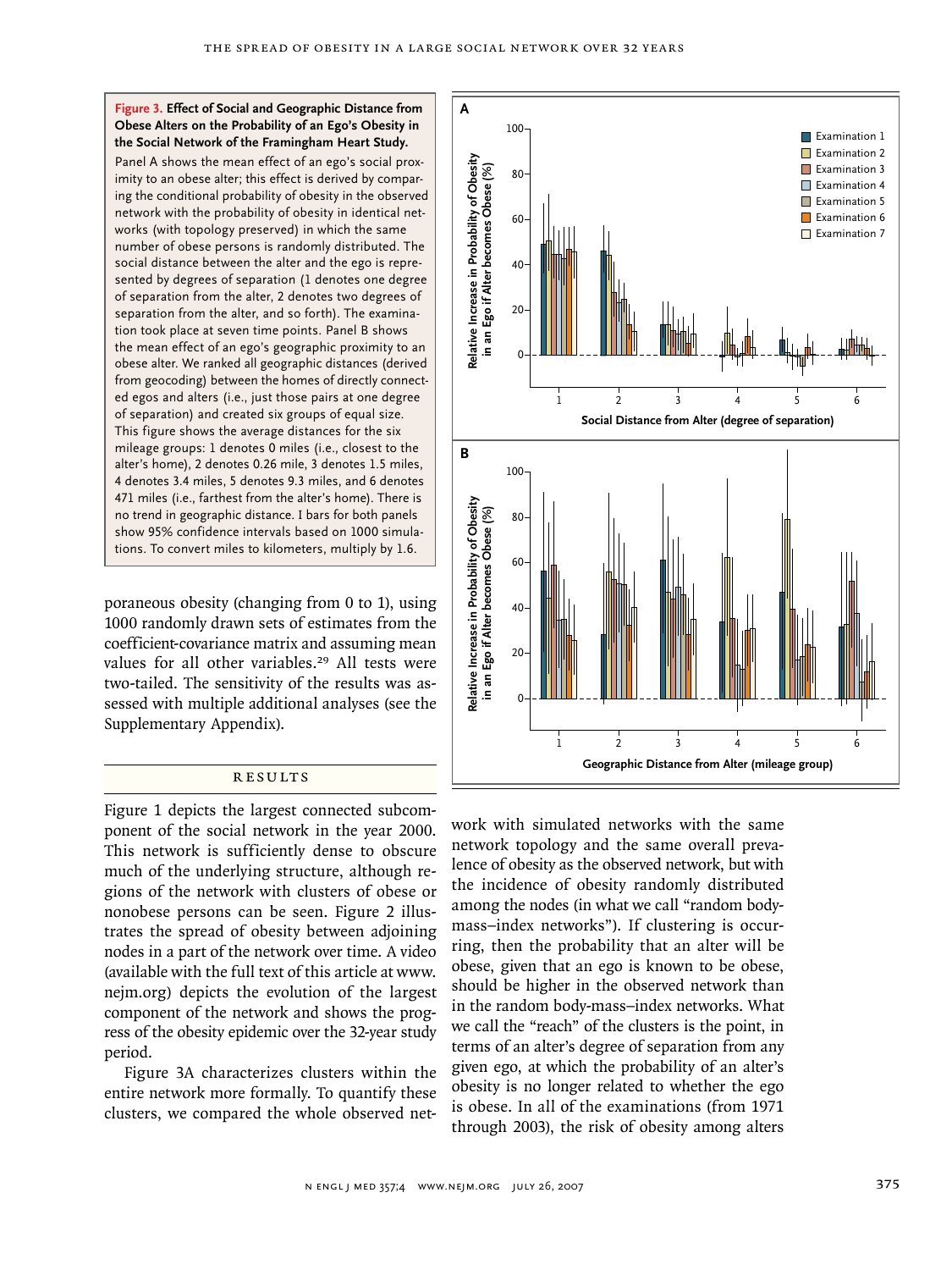

of the Social Network of the Framingham Heart Study. **Figure 4. Probability That an Ego Will Become Obese According to the Type of Relationship with an Alter Who May Become Obese in Several Subgroups** 

obesity of the ego. Independent variables include a time-lagged measure-The closeness of friendship is relevant to the spread of obesity. Persons in and 3370 connective intervals were calculated by simulating the inst direction. in other types of friendships. The dependent variable in each model is the  $\epsilon$ loser, mutual friendships have more of an effect on each other than persons essality of the ego's obesity; the obesity of the alter; a time-lagged measure-<br>ment of the ego's obesity; the obesity of the alter; a time-lagged measurement of the alter's obesity; the ego's age, sex, and level of education; and indicator variables (fixed effects) for each examination. Full models and **Please check carefully.** equations are available in the Supplementary Appendix. Mean effect sizes and 95% confidence intervals were calculated by simulating the first differwith the use of 1000 randomly drawn sets of estimates from the coefficientcovariance matrix and with all other variables held at their mean values.

> who were connected to an obese ego (at one degree of separation) was about 45% higher in the observed network than in a random network. The risk of obesity is also about 20% higher for alters' alters (at two degrees of separation) and about 10% higher for alters' alters' alters (at three degrees of separation). By the fourth degree of separation, there was no excess relationship between an ego's obesity and the alter's obesity. Hence, the reach of the obesity clusters was three degrees.

> Figure 3B indicates that the effect of geographic distance is different from the effect of social distance. Whereas increasing social distance appeared to decrease the effect of an alter on an ego, increasing geographic distance did not. The obesity of the most geographically distant alters correlated as strongly with an ego's obesity as did the obesity of the geographically closest alters. These results suggest that social distance plays a stronger role than geographic distance in the spread of behaviors or norms associated with obesity.

> We evaluated the extent of interpersonal association in obesity with the use of regression

analysis. Our models account for homophily by including a time-lagged measurement of the alter's obesity. We evaluated the possible role of unobserved contemporaneous events by separately analyzing models of subgroups of the data involving various ego–alter pairings. Figure 4 summarizes the associations.

If an ego stated that an alter was his or her friend, the ego's chances of becoming obese appeared to increase by 57% (95% confidence interval [CI], 6 to 123) if the alter became obese. However, the type of friendship appeared to be important. Between mutual friends, the ego's risk of obesity increased by 171% (95% CI, 59 to 326) if an alter became obese. In contrast, there was no statistically meaningful relationship when the friendship was perceived by the alter but not the ego ( $P=0.70$ ). Thus, influence in friendship ties appeared to be directional.

The sex of the ego and alter also appeared to be important. When the sample was restricted to same-sex friendships (87% of the total), the probability of obesity in an ego increased by 71% (95% CI, 13 to 145) if the alter became obese. For friends of the opposite sex, however, there was no significant association  $(P=0.64)$ . Among friends of the same sex, a man had a 100% (95% CI, 26 to 197) increase in the chance of becoming obese if his male friend became obese, whereas the female-to-female spread of obesity was not significant (38% increased chance; 95% CI, −39 to 161).

Among pairs of adult siblings, one sibling's chance of becoming obese increased by 40% (95% CI, 21 to 60) if the other sibling became obese. This phenomenon appeared to be more marked among siblings of the same sex (55%; 95% CI, 26 to 88) than among siblings of the opposite sex (27%; 95% CI, 3 to 54), although the difference was not significant  $(P=0.16)$ . Among brothers, an ego's chance of becoming obese increased by 44% (95% CI, 6 to 91) if his alter became obese, and among sisters, an ego's chance of becoming obese increased by 67% (95% CI, 27 to 114) if her alter became obese. Obesity in a sibling of the opposite sex did not affect the chance that the other sibling would become obese.

Among married couples, when an alter became obese, the spouse appeared to be 37% more likely (95% CI, 7 to 73) to become obese. Husbands and wives appeared to affect each other similarly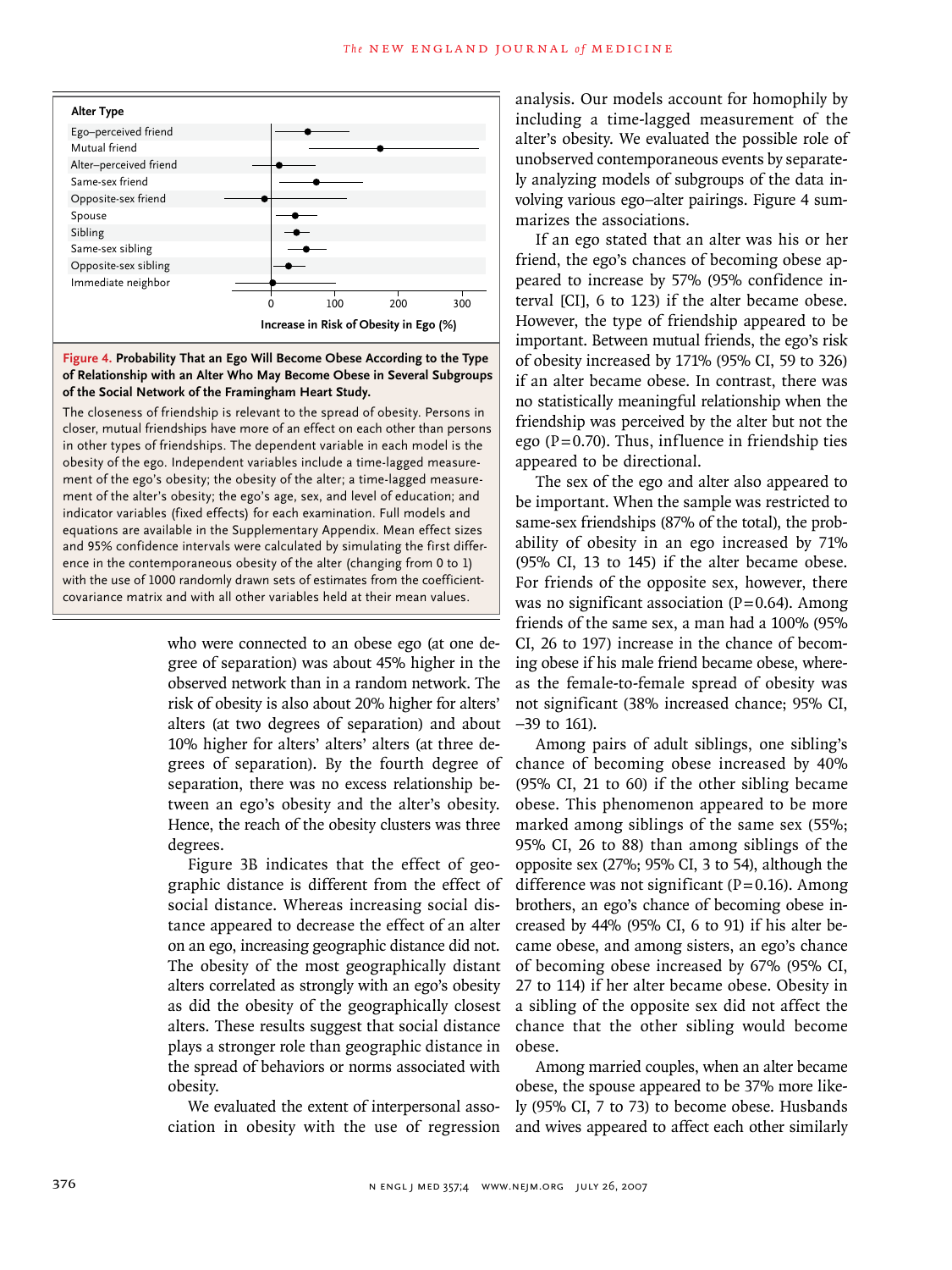(44% and 37%, respectively). Finally, we observed no effect on the risk that an ego would become obese if an immediate neighbor became obese.

We also investigated two factors that might mediate or modify the effect of an alter's weight gain: his or her smoking behavior and geographic distance from the ego (see the Supplementary Appendix). We added measures of smoking behavior for the ego and the alter at both the current and previous examinations. The coefficient for the effect of the alter's obesity was virtually unchanged; smoking behavior does not appear to be instrumental to the spread of obesity. Models that included the geographic distance between the ego and alter corroborated the result shown in Figure 3B: physical distance did not modify the intensity of the effect of the alter's obesity on the ego.

## Discussion

Our study suggests that obesity may spread in social networks in a quantifiable and discernable pattern that depends on the nature of social ties. Moreover, social distance appears to be more important than geographic distance within these networks. Although connected persons might share an exposure to common environmental factors, the experience of simultaneous events, or other common features (e.g., genes) that cause them to gain or lose weight simultaneously, our observations suggest an important role for a process involving the induction and person-to-person spread of obesity.

Our findings that the weight gain of immediate neighbors did not affect the chance of weight gain in egos and that geographic distance did not modify the effect for other types of alters (e.g., friends or siblings) helps rule out common exposure to local environmental factors as an explanation for our observations. Our models also controlled for an ego's previous weight status; this helps to account for sources of confounding that are stable over time (e.g., childhood experiences or genetic endowment).30 In addition, the control in our models for an alter's previous weight status accounts for a possible tendency of obese people to form ties among themselves. Finally, the findings regarding the directional nature of the effects of friendships are especially important with regard to the interpersonal induction of obesity because they suggest that friends do not simultaneously become obese as a result of contemporaneous exposures to unobserved factors. If the friends did become obese at the same time, any such factors should have an equally strong influence regardless of the directionality of friendship. This observation also points to the specifically social nature of these associations, since the asymmetry in the process may arise from the fact that the person who identifies another person as a friend esteems the other person.

Finally, pairs of friends and siblings of the same sex appeared to have more influence on the weight gain of each other than did pairs of friends and siblings of the opposite sex. This finding also provides support for the social nature of any induction of obesity, since it seems likely that people are influenced more by those they resemble than by those they do not. Spouses, who share much of their physical environment, may not affect each other's weight gain as much as mutual friends do; in the case of spouses, the opposite-sex effects and friendship effects may counteract each another.

Obesity in alters might influence obesity in egos by diverse psychosocial means, such as changing the ego's norms about the acceptability of being overweight, more directly influencing the ego's behaviors (e.g., affecting food consumption), or both. Other mechanisms are also possible. Unfortunately, our data do not permit a detailed examination. However, some insight into possible mechanisms can be gained from a consideration of the roles of smoking and geographic distance in obesity. The tendency of persons to gain weight when they stop smoking is well known,<sup>31</sup> and the coincidence of a decrease in smoking and an increase in obesity in the overall population has been noted.32 However, the present study indicates that regardless of whether smoking cessation causes weight gain in individual persons, and regardless of whether smoking-initiation or smoking-cessation behavior itself spreads from person to person,<sup>33</sup> any spread in smoking behavior is not a significant factor in the spread of obesity. This finding indicates that smoking behavior does not mediate the interpersonal effect in the spread of obesity. However, in addition, it suggests that the psychosocial mechanisms of the spread of obesity may rely less on behavioral imitation than on a change in an ego's general perception of the social norms regarding the acceptability of obesity. This point is further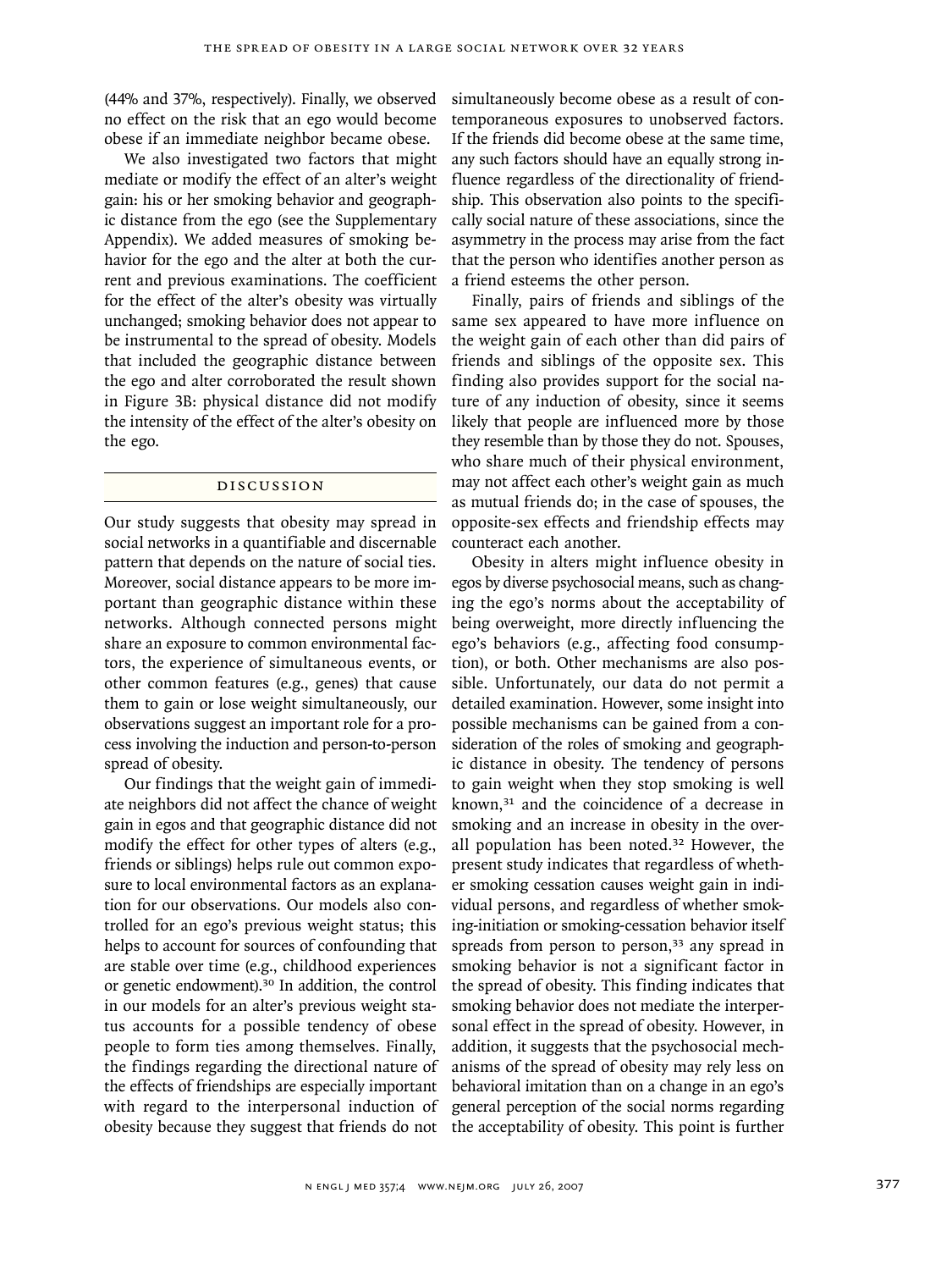reinforced by the relevance of the directionality of friendship.

Hence, an ego may observe that an alter gains weight and then may accept weight gain in himself or herself. This weight gain in an ego might, in turn, be determined by various behaviors that an ego chooses to evince, and these behaviors need not be the same behaviors that an alter evinces. The observation that geographic distance does not modify the effect of an alter's obesity also provides support for the concept that norms may be particularly relevant here. Behavioral effects might rely more on the frequency of contact (which one might reasonably expect to be attenuated with distance), whereas norms might not.

The spread of obesity in social networks appears to be a factor in the obesity epidemic. Yet the relevance of social influence also suggests that it may be possible to harness this same force to slow the spread of obesity. Network phenomena might be exploited to spread positive health behaviors,34-36 in part because people's perceptions of their own risk of illness may depend on the people around them.37 Smoking- and alcoholcessation programs and weight-loss interventions that provide peer support  $-$  that is, that modify the person's social network — are more successful than those that do not.34,35,38,39 People are connected, and so their health is connected.<sup>40,41</sup> Consequently, medical and public health interventions might be more cost-effective than initially supposed, since health improvements in one person might spread to others.<sup>42</sup> The observation that people are embedded in social networks suggests that both bad and good behaviors might spread over a range of social ties. This highlights the necessity of approaching obesity not only as a clinical problem but also as a public health problem.

Supported by a grant from the National Institutes of Health (NIH R-01 AG24448-01).

No potential conflict of interest relevant to this article was reported.

We thank Laurie Meneades, Rebecca Joyce, Molly Collins, Marian Bellwood, and Karen Mutalik for the expert assistance

required to build the data set, and Emilia Benjamin, Virginia Chang, Scott Desposato, Felix Elwert, Peter Marsden, JoAnne Mu-

rabito, James O'Malley, Barbara McNeil, Mark Pachucki, Mark Pletcher, Mason A. Porter, Darren Schreiber, Richard Suzman, and Alan Zaslavsky for helpful comments.

#### **References**

Chang VW, Lauderdale DS. Income **1.** disparities in body mass index and obesity in the United States, 1971-2002. Arch Intern Med 2005;165:2122-8.

2. Hedley AA, Ogden CL, Johnson CL, Carroll MD, Curtin LR, Flegal KM. Prevalence of overweight and obesity among US children, adolescents, and adults, 1999- 2002. JAMA 2004;291:2847-50.

Hill JO, Peters JC. Environmental con-**3.** tributions to the obesity epidemic. Science 1998;280:1371-4.

4. Stunkard AJ, Sorensen TI, Hanis C, et al. An adoption study of human obesity. N Engl J Med 1986;314:193-8.

Stunkard AJ, Harris JR, Pedersen NL, **5.** McClearn GE. The body-mass index of twins who have been reared apart. N Engl J Med 1990;322:1483-7.

Newman MEJ. The structure and func-**6.** tion of complex networks. SIAM Review 2003;45:167-256.

7. Nowak MA, Sigmund K. Evolution of indirect reciprocity. Nature 2005;437: 1291-8.

Bearman PS, Moody J, Stovel K. Chains **8.** of affection: the structure of adolescent romantic and sexual networks. Am J Sociol 2004;110:44-91.

Liljeros F, Edling CR, Nunes Amaral **9.**

LA. Sexual networks: implications for the transmission of sexually transmitted infections. Microbes Infect 2003;5:189-96. 10. Watts DJ, Strogatz SH. Collective dynamics of 'small-world' networks. Nature 1998;393:440-2.

11. Sobal J. The size acceptance movement and the social construction of body weight. In: Sobal J, Maurer D, eds. Weighty issues: fatness and thinness as social problems. New York: Aldine de Gruyter, 1999:231-49.

12. Chang VW, Christakis NA. Medical modeling of obesity: a transition from action to experience in a 20th century American medical textbook. Sociol Health Illness 2002;24:151-77.

13. Fogassi L, Ferrari PF, Gesierich B, Rozzi S, Chersi F, Rizzolatti G. Parietal lobe: from action organization to intention understanding. Science 2005;308: 662-7.

Whigham LD, Israel BA, Atkinson RL. **14.** Adipogenic potential of multiple human adenoviruses in vivo and in vitro in animals. Am J Physiol Regul Integr Comp Physiol 2006;290:R190-R194.

15. Turnbaugh PJ, Ley RE, Mahowald MA, Magrini V, Mardis ER, Gordon JI. An obesity-associated gut microbiome with increased capacity for energy harvest. Nature 2006;444:1027-31.

16. Dawber TR. The Framingham Study: the epidemiology of atherosclerotic disease. Cambridge, MA: Harvard University Press, 1980.

17. Feinleib M, Kannel WB, Garrison RJ,

McNamara PM, Castelli WP. The Framingham Offspring Study: design and preliminary data. Prev Med 1975;4:518-25.

18. Kamada T, Kawai S. An algorithm for drawing general undirected graphs. Information Processing Letters 1989;31:7-15.

19. Batagelj V, Mrvar A. Pajek — analysis and visualization of large networks. In: Junger M, Mutzel P, eds. Graph drawing software. Berlin: Springer, 2003:77-103.

20. Moody J, McFarland DA, BenderdeMoll S. Visualizing network dynamics. Am J Sociol 2005;110:1206-41.

21. Barabasi AL, Albert R. Emergence of scaling in random networks. Science 1999; 286:509-12.

22. Ravasz E, Barabasi AL. Hierarchical organization in complex networks. Phys Rev E Stat Nonlin Soft matter Phys 2003; 67:026112.

23. McPherson M, Smith-Lovin L, Cook JM. Birds of a feather: homophily in social networks. Ann Rev Sociol 2001;27:415-44. 24. Sackett DL, Anderson GD, Milner R, Feinleib M, Kannel WB. Concordance for coronary risk factors among spouses. Circulation 1975;52:589-95.

25. Carrington PJ, Scott J, Wasserman S. Models and methods in social network analysis. New York: Cambridge University Press, 2005.

26. Liang K-Y, Zeger SL. Longitudinal data analysis using generalized linear models. Biometrika 1986;73:13-22.

27. Schildcrout JS, Heagerty PJ. Regression analysis of longitudinal binary data with time-dependent environmental covariates: